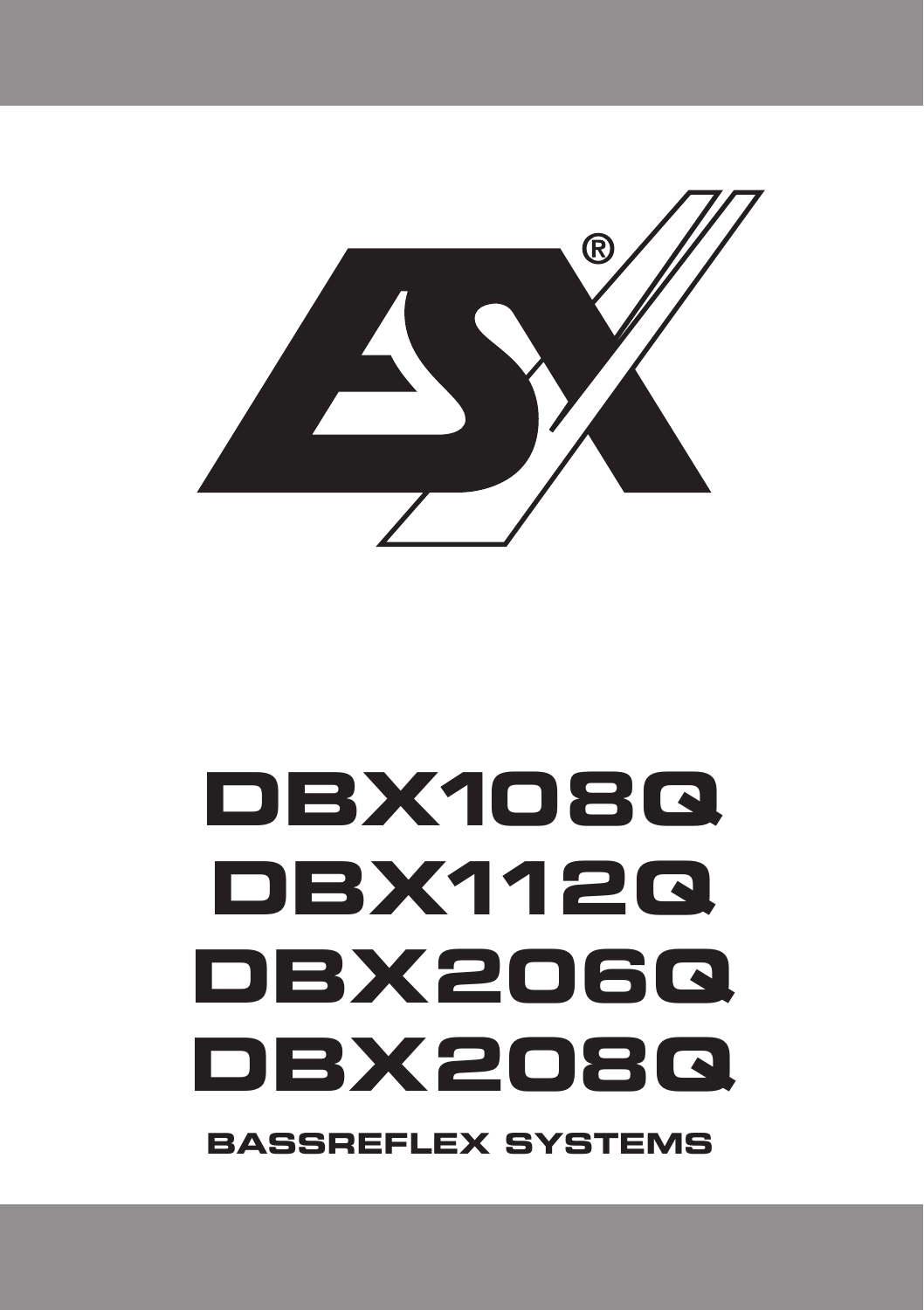#### **WICHTIGE HINWEISE**

Wählen Sie für die Installation eine Position im Fahrzeug, bei der weder das Sichtfeld des Fahrers, noch die Sicherheit der Insassen beeinträchtigt wird. Dies gilt besonders für Airbag-Zonen und Sicherheitsgurte. Die permanente Temperatur des Einbauortes sollte 5°C nicht unterschreiten bzw. 50°C nicht überschreiten. Schützen Sie zudem das Gerät vor Nässe und Feuchtigkeit.

Stellen Sie auch sicher, dass sich das Gerät während der Fahrt nicht lösen kann bzw. jemand im Fahrgastraum verletzen kann. Es wird empfohlen, das Soundsystem wenn möglich mit Spanngurten oder ähnlichen Befestigungsarten im Kofferraum zu befestigen.

Achten Sie bei der Installation und der Befestigung des Geräts unbedingt darauf, dass keine serienmäßige Komponenten des Fahrzeugs (Airbags, Sicherheitsgurte, Kabelstränge, Benzintank etc.) durch Bohrlöcher oder ähnliches beschädigt werden.

Schrauben Sie bitte keine anderen Geräte wie z.B. Verstärker auf das Gehäuse. Dadurch könnte die Elektronik beschädigt werden.

In Ihrem eigenen Interesse sollte die Lautstärke des Soundsystems so gewählt werden, dass die Verkehrsfähigkeit und die Konzentration des Fahrers nicht beeinträchtigt wird, um Verkehrsgeräusche und akustische Warnsignale noch hören zu können.

Moderne Car Audio Soundsysteme produzieren enormen Schalldruck jenseits der 100 dB Grenze. Beachten Sie dazu, dass dauerhafter Gebrauch Ihr Hörvermögen bei sehr hohen Lautstärken nachhaltig schädigen könnte.

Bitte beachten Sie unbedingt die korrekte Polung der Anschlüsse. Falsch installierte oder angeschlossene Geräte können Ihr Fahrzeug und das Gerät selbst dauerhaft beschädigen.

Beachten Sie in jedem Fall die Bedienungsanleitung bzw. Anschlusshinweise des Verstärkers den Sie verwenden möchten.

Verbinden Sie niemals die Lautsprecher-Anschlüsse mit der 12 Volt Leitung, da sonst die Lautsprecher zerstört werden können.

#### **BELASTBARKEIT**

ESX Gehäuse-Subwoofer sind auf sehr laute Basspegel ausgelegt. Dennoch ist bei einer zu niedrigen oder zu hohen Verstärkerleistung kein zufriedenstellendes Klangbild erreichbar. Dies kann unter Umständen sogar zu einer Beschädigung der Lautsprecher führen.

Es ist empfehlenswert eher einen kräftigeren Verstärker (ca. 15-20% mehr Watt RMS als die maximale RMS Belastbarkeit des Woofers) zu wählen, und diesen nicht bei voller Lautstärke zu spielen (geringer Klirrfaktor, guter Klang). Ein schwächerer, voll ausgepegelter Verstärker führt zu einem schlechteren Klangbild aufgrund des höheren Klirrfaktors.

Drehen Sie die Lautstärke Ihres Verstärkers nie bis zum Anschlag auf bzw. soweit, dass der Verstärker in den Überlastbereich (Clipping) kommt. Falls das Klangbild verzerrt bzw. übersteuert oder unsauber ist, drehen Sie die Lautstärke so weit zurück, bis keine Verzerrungen mehr zu hören sind.

Beachten Sie zudem die Mindestimpedanz des verwendeten Verstärkers. Wenden Sie sich im Zweifelsfall an ihren Fachhändler.

ESX Gehäuse-Subwoofer besitzen keinen Limiter oder Begrenzer, der den Pegel nach oben begrenzt. Übersteuerte Basspegel führen unweigerlich zu einem Durchbrennen der Schwingspulen des Woofers. Durch Clipping/Übersteuerung verursachte Verbrennungen der Schwingspulen fallen nicht unter die übliche Garantieleistung.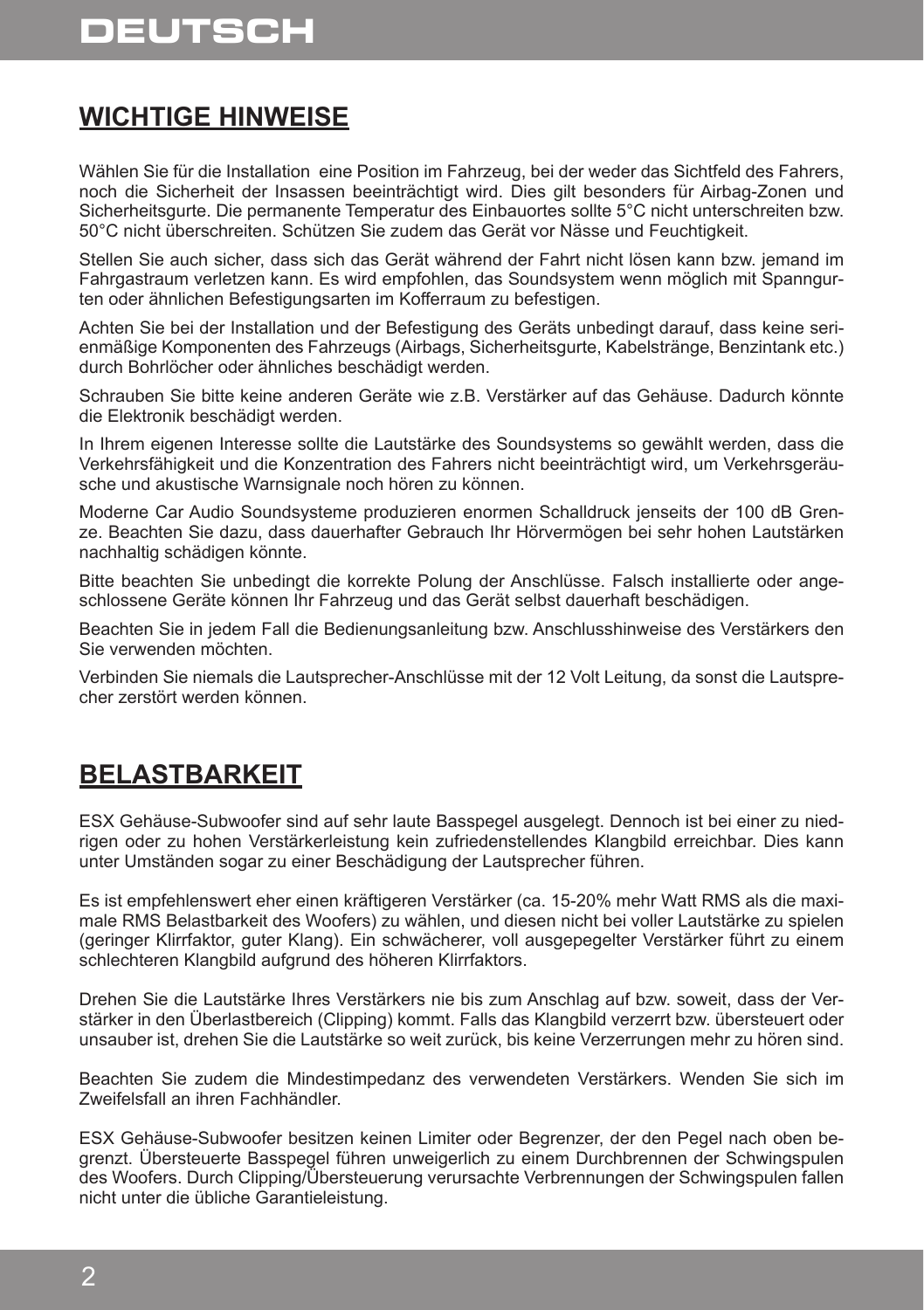## **TECHNISCHE DATEN**

## **DBX108Q**

Impedanz 2 + 2 Ohm<br>Frequenzgang 30 - 300 Hz Frequenzgang<br>Abmessungen

### **DBX112Q**

Impedanz 2 + 2 Ohm<br>Frequenzgang 25 - 300 Hz Frequenzgang 25 - 300 Hz Abmessungen

### **DBX206Q**

Impedanz 2 + 2 Ohm<br>Frequenzgang 35 - 300 Hz Frequenzgang<br>Abmessungen

## **DBX208Q**

Impedanz 2 + 2 Ohm Frequenzgang 30 - 300 Hz<br>Abmessungen 57 x 31 x 37/22 cm Abmessungen

Subwoofer 20 cm (8") mit Doppelschwingspule (Ø 50 mm)<br>Belastbarkeit 200 Watt RMS / 400 Watt max. Belastbarkeit 200 Watt RMS / 400 Watt max.<br>200 Watt RMS an 4 od 140 bis 220 Watt RMS an 4 oder  $2 + 2$  Ohm<br> $2 + 2$  Ohm 36 x 29 x 38/24 cm

Subwoofer 30 cm (12") mit Doppelschwingspule (Ø 50 mm)<br>Belastbarkeit 300 Watt RMS / 600 Watt max Belastbarkeit 300 Watt RMS / 600 Watt max.<br>1240 bis 360 Watt RMS an 4 od 240 bis 360 Watt RMS an 4 oder  $2 + 2$  Ohm  $2 + 2$  Ohm

Subwoofer 2 x 16,5 cm (6.5") mit Doppelschwingspule (Ø 38 mm) Belastbarkeit 300 Watt RMS / 600 Watt max.<br>1240 bis 360 Watt RMS an 4 od 240 bis 360 Watt RMS an 4 oder  $2 + 2$  Ohm<br> $2 + 2$  Ohm 46 x 25 x 33/21 cm

Subwoofer 2 x 20 cm (8") mit Doppelschwingspule (Ø 50 mm)<br>Belastbarkeit 400 Watt RMS / 800 Watt max. Belastbarkeit 100 Watt RMS / 800 Watt max.<br>100 Empf. Verstärkerleistung 100 bis 500 Watt RMS an 4 ode 300 bis 500 Watt RMS an 4 oder  $2 + 2$  Ohm<br> $2 + 2$  Ohm

#### **ANSCHLUSS MIT QUICKCONNECT**

#### Dafür erforderlich:

• Kompatibler ESX Verstärker wie bspw. XE6440-DSP:

 $\boxed{a}$ 

DBX208Q

• QuickConnect Kabel wie bspw.: QC120, Länge 120 cm QC300, Länge 300 cm<br>QC500, Länge 500 cm

400/800WATTS RMS/MAX.<br>IMPEDANCE 2+2 DHMS

**O** BUICK

 $\mathbb N$ C E

Verbinden Sie die Anschlussbuchse mit dem Anschluss SPEAKER OUTPUT des Verstärkers mittels eines QuickConnect Kabels





*ACHTUNG:*  **Verwenden Sie den QUICKCONNECT-ANSCHLUSS und die Klemmanschlüsse nie gleichzeitig!**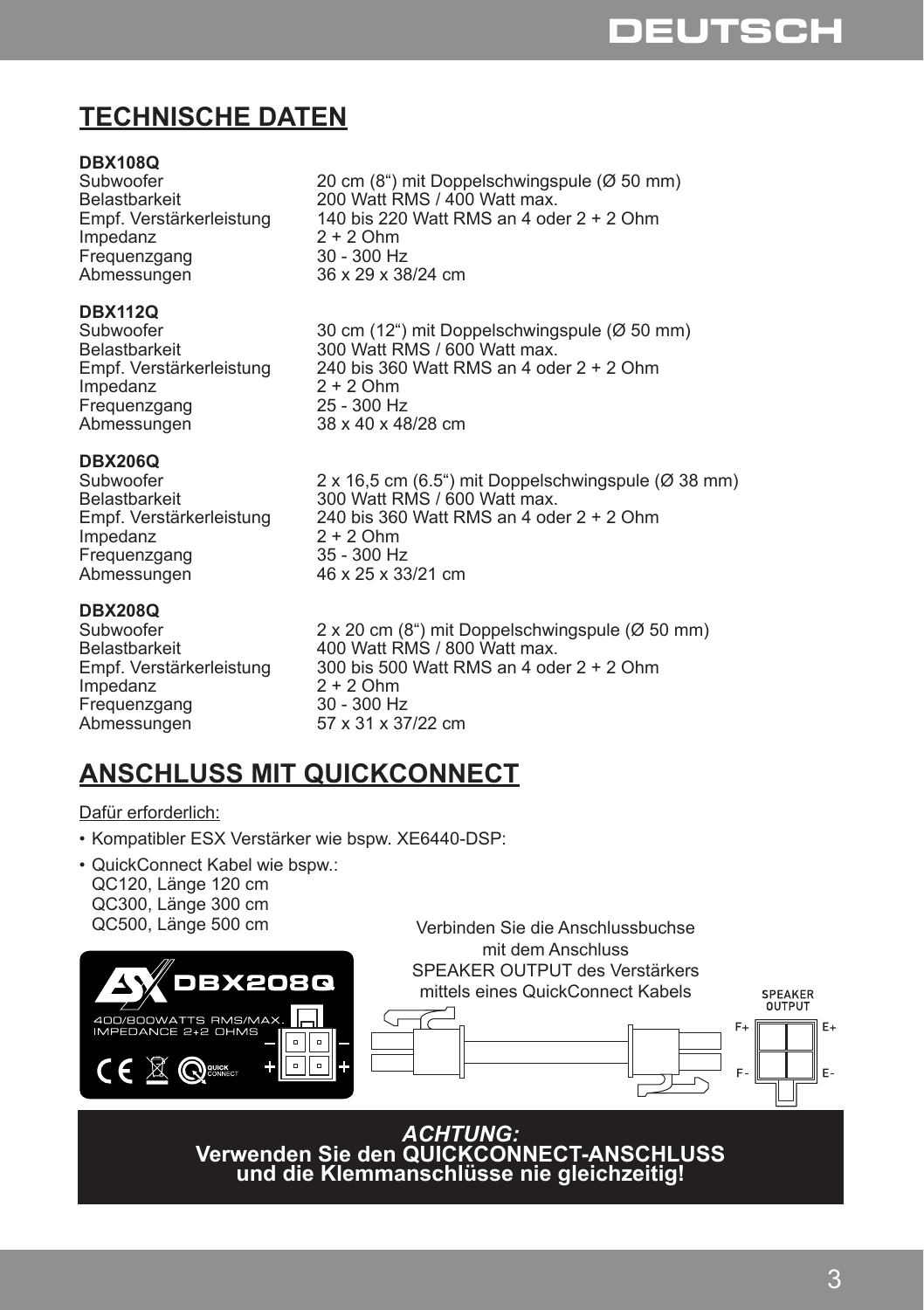# **DEUTSCH**

## **ANSCHLUSS AN DIE KLEMMANSCHLÜSSE**

**Betrieb mit einem Verstärker**

seriell 4 Ohm



**Verstärker an VC1 + und VC2 - anschließen VC1 - mit VC2 + verbinden**



**Verstärker 1 an VC1 anschließen**

**Verstärker 2 an VC2 anschließen**

*ACHTUNG:*  **Achten Sie bei dem Anschluss der Kabel unbedingt auf die korrekte Polung.**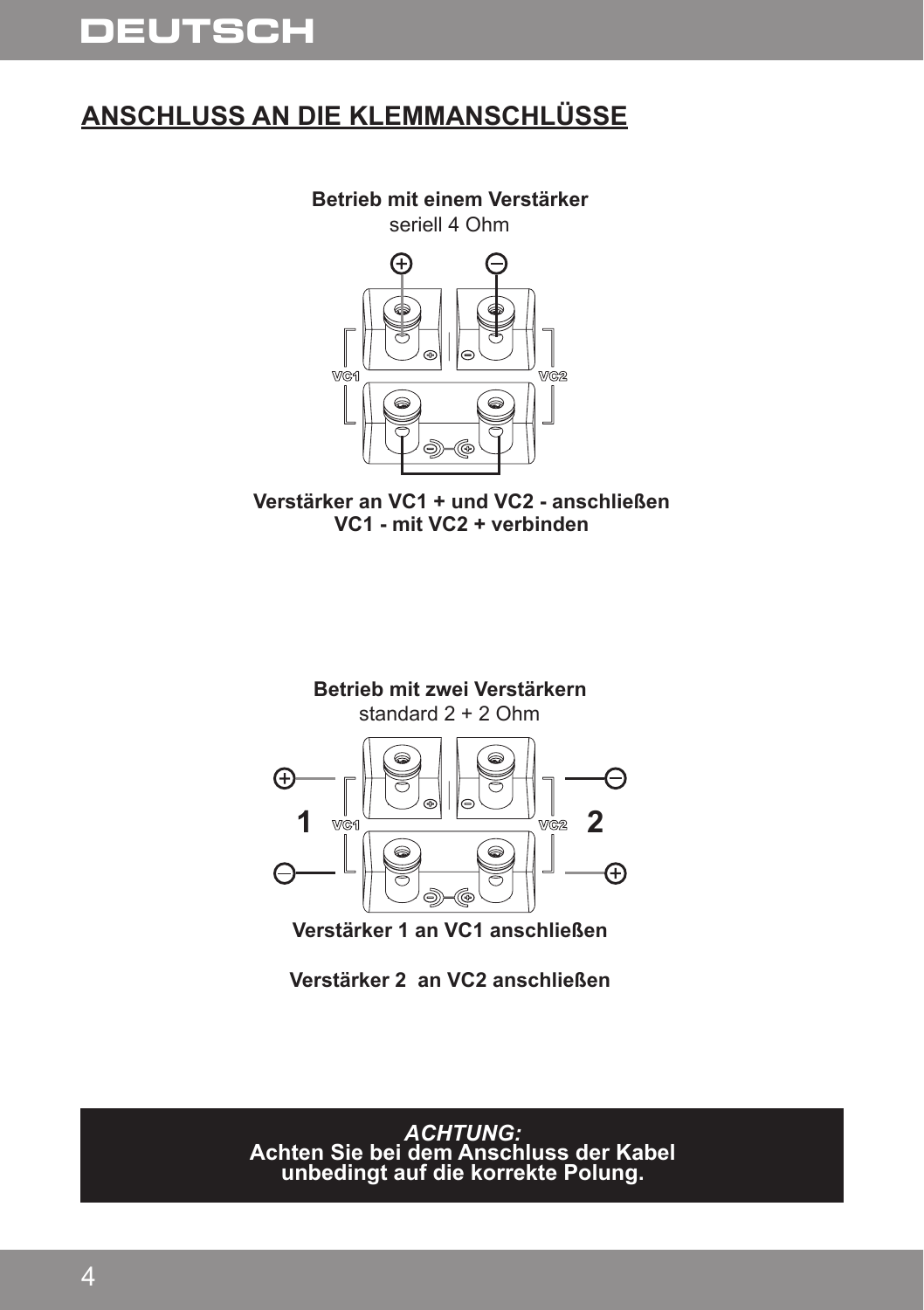#### **IMPORTANT NOTES**

Choose a suitable location for your soundsystem, that neither the driver's field of vision nor the security of the inmates will be affected. This stands also for airbag-zones and safety belts. The permanent temperature of the location should not be lower than 5°C and not higher than 50°C. Protect the device from moisture and humidity.

Ensure that your subwoofer enclosure will not get loose during the drive and hurt someone in the passenger cabin. It is recommended, that you mount the subwoofer enclosure with suitable belts or any other mounting solutions in the trunk area.

Please observe not to damage any serial components of your vehicle (airbags, wires, gastank etc.) during the installation of your soundsystem by drilling or any other operations.

Never screw or mount any other devices (amps, caps etc.) onto the subwoofer enclosure, this may cause damage to the electricity.

For your personal concerns you should choose a appropriate sound level for the subwoofer enclosure, that neither the roadworthy of the driver nor his concentration will be disturbed, that he is able to notice possible traffic noises and acoustical warning signals.

Modern car audio soundsystems provide very high acoustic pressure beyond the 100 dB mark. Please observe in this case, that permanent use of high sound levels may cause damage to your ability of hearing.

Please ensure by any means the correct polarity of all connections. Faulty installed and connected devices may get damage the vehicle and the device permanently.

Please check in any case the operation guide or wiring manual of your amplifier which you'd like to use for the soundsystem.

Never connect the speaker terminals with the 12 Volt power supply, otherwise the speakers may get damaged.

#### **POWER RATING**

ESX subwoofer enclosures are designed for high bass levels. Anyhow it is possible, that unsatisfying sound characteristics could be caused by too low or too high amplifier power. In certain circumstances this even can cause a damage to the loudspeakers.

It is recommended to choose rather a more powerful amplifier (ca. 15-20% more Watts RMS than the max. RMS power rating of the woofer) and to use the amplifier not at the maximum output level (low distortion factor, good sound characteristics). A weaker amplifier at the maximum level causes worse sound characteristics due to the higher distortion factor.

Never crank up the output volume of your amplifier to the maximum level or run the amplifier into the clipping range. If the sound is distorted and not clean, turn back the level until the distortions disappear.

ESX subwoofer enclosures have no integrated limiter or clipper, which is limiting the level upwards. Overamplified bass peaks leads inevitably to a burn out of the voice coil of the woofer. A burn out of the voice coil, caused by clipping/overamping is not covered by the usual warranty.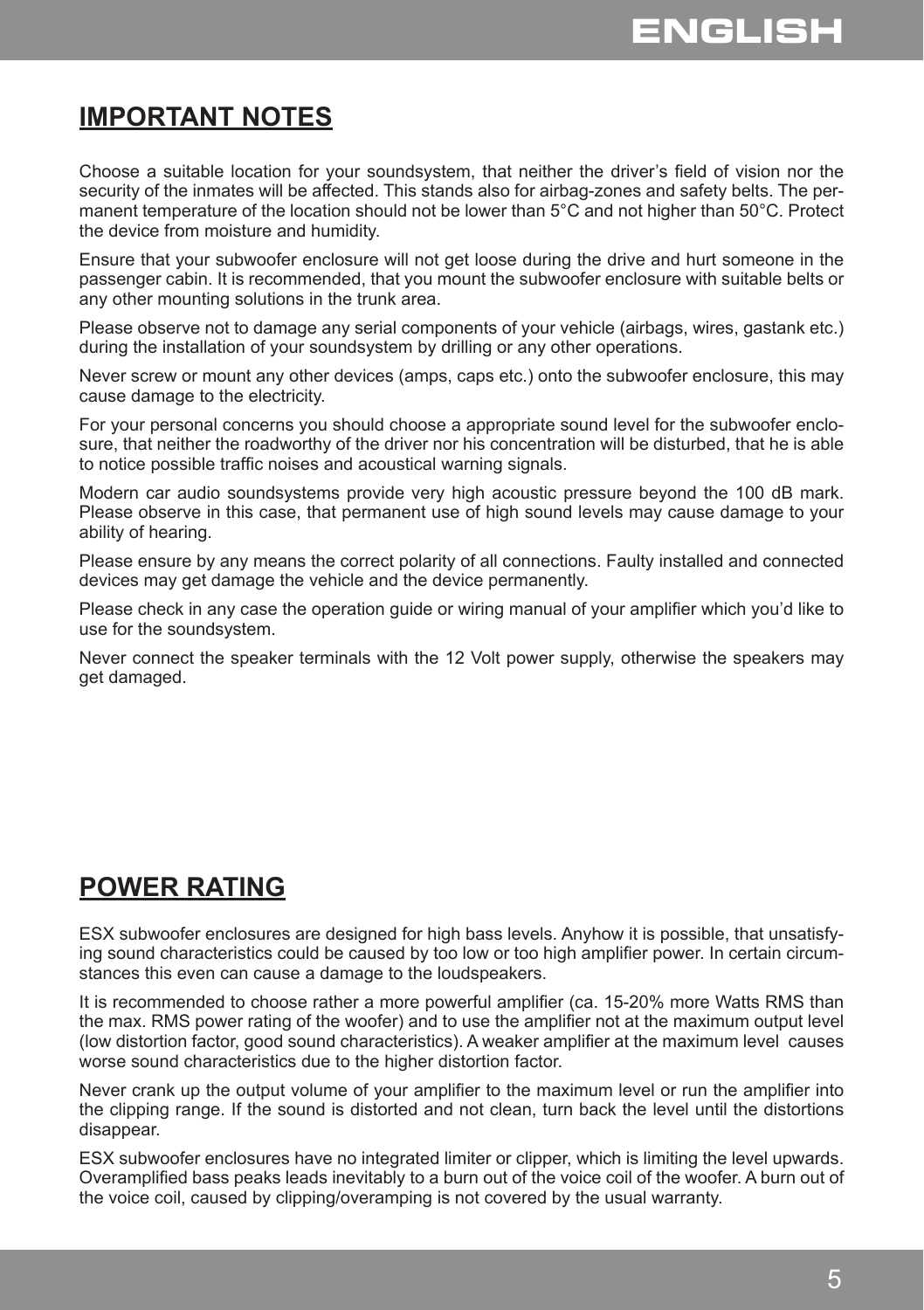# **ENGLISH**

## **SPECIFICATIONS**

## **DBX108Q**

Impedance 2 + 2 Ohms<br>
Frequency Range 30 - 300 Hz Frequency Range<br>Dimensions

## **DBX112Q**

Frequency Range<br>Dimensions

## **DBX206Q**

Impedance 2 + 2 Ohms<br>Frequency Range 35 - 300 Hz Frequency Range<br>Dimensions

## **DBX208Q**

Impedance 2 + 2 Ohms<br>Frequency Range 30 - 300 Hz Frequency Range<br>Dimensions

Subwoofer 20 cm (8") with Dual Voice Coil (Ø 50 mm)<br>
Power Rating 200 Watts RMS / 400 Watts max. Power Rating 200 Watts RMS / 400 Watts max.<br>Recom. Amplifer Power 140 to 220 Watts RMS @ 4 or 2 + 140 to 220 Watts RMS  $@$  4 or 2 + 2 Ohms<br> $2 + 2$  Ohms 36 x 29 x 38/24 cm

Subwoofer 30 cm (12") with Dual Voice Coil (Ø 50 mm)<br>
Power Rating 300 Watts RMS / 600 Watts max. Power Rating 300 Watts RMS / 600 Watts max.<br>Recom. Amplifer Power 240 to 360 Watts RMS @ 4 or 2 + Recom. Amplifer Power 240 to 360 Watts RMS @ 4 or  $2 + 2$  Ohms<br>Impedance  $2 + 2$  Ohms 2 + 2 Ohms<br>25 - 300 Hz 38 x 40 x 48/28 cm

Subwoofer 2 x 16,5 cm (6.5") with Dual Voice Coil (Ø 38 mm)<br>Power Rating 300 Watts RMS / 600 Watts max. Power Rating 200 Watts RMS / 600 Watts max.<br>Recom. Amplifer Power 240 to 360 Watts RMS @ 4 or 2 + 240 to 360 Watts RMS  $@$  4 or 2 + 2 Ohms<br> $2 + 2$  Ohms 46 x 25 x 33/21 cm

Subwoofer 2 x 20 cm (8") with Dual Voice Coil (Ø 50 mm)<br>Power Rating 20 00 Watts RMS / 800 Watts max. Power Rating 100 Watts RMS / 800 Watts max.<br>Recom. Amplifer Power 300 to 500 Watts RMS @ 4 or 2 + 300 to 500 Watts RMS  $@$  4 or 2 + 2 Ohms<br> $2 + 2$  Ohms 57 x 31 x 37/22 cm

#### **INTERCONNECTION WITH QUICKCONNECT**

#### Required:

- Compatible ESX amplifier such as XE6440-DSP:
- QuickConnect cable such as: QC120, length 120 cm QC300, length 300 cm<br>QC500, length 500 cm



*WARNING:*  **Use the QUICKCONNECT interconnection and the spring terminal connections never at the same time!**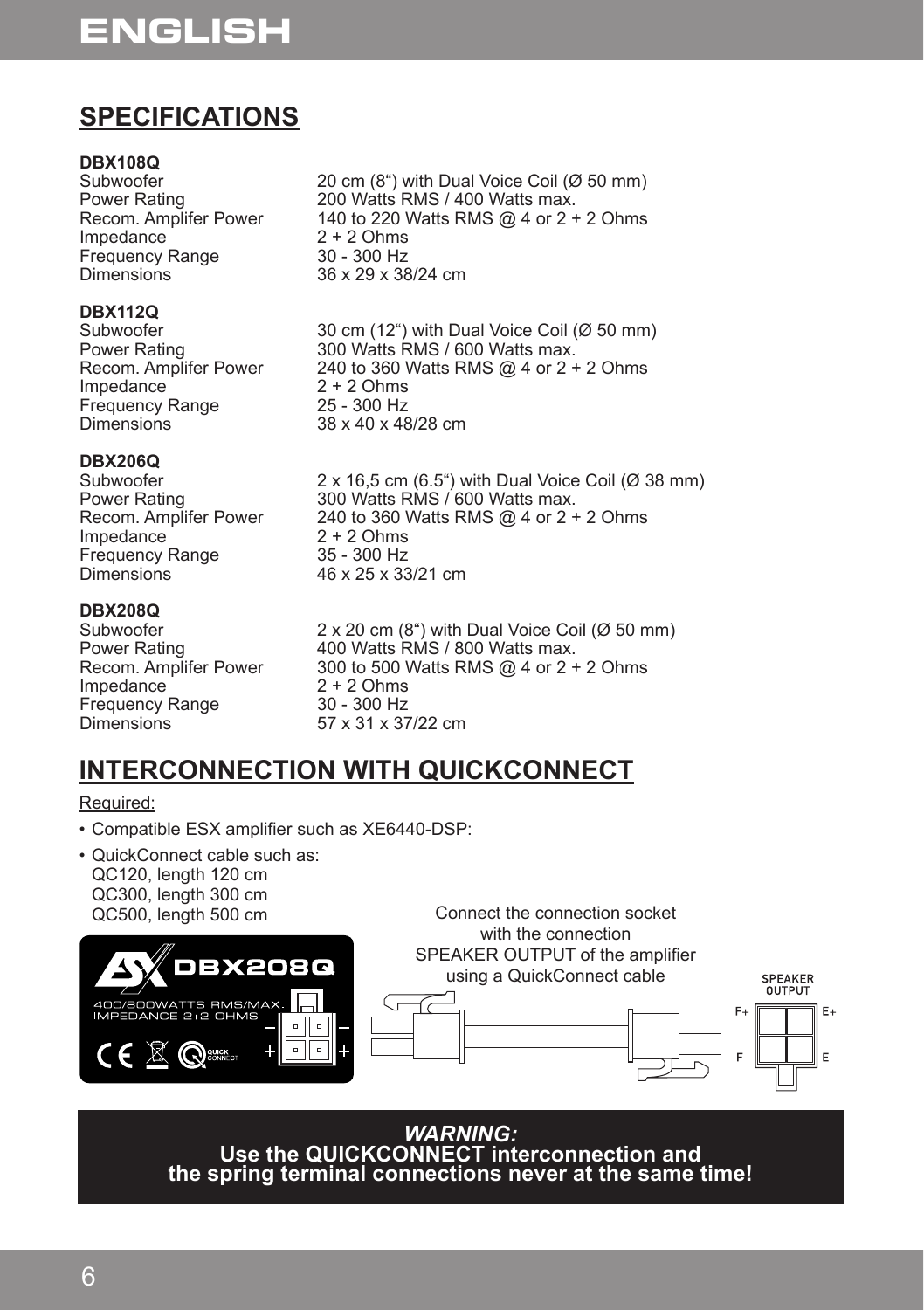#### **INTERCONNECTION WITH SPRING TERMINALS**

#### **Operation with one amplifier**

serial 4 Ohms



**Connect amplifier at VC1 + and VC2 -**

**Connect VC1 - with VC2 +**



**Connect amplifier 2 at VC2**

*WARNING:*  **Please ensure that the connection of the cables have the correct polarity as marked.**